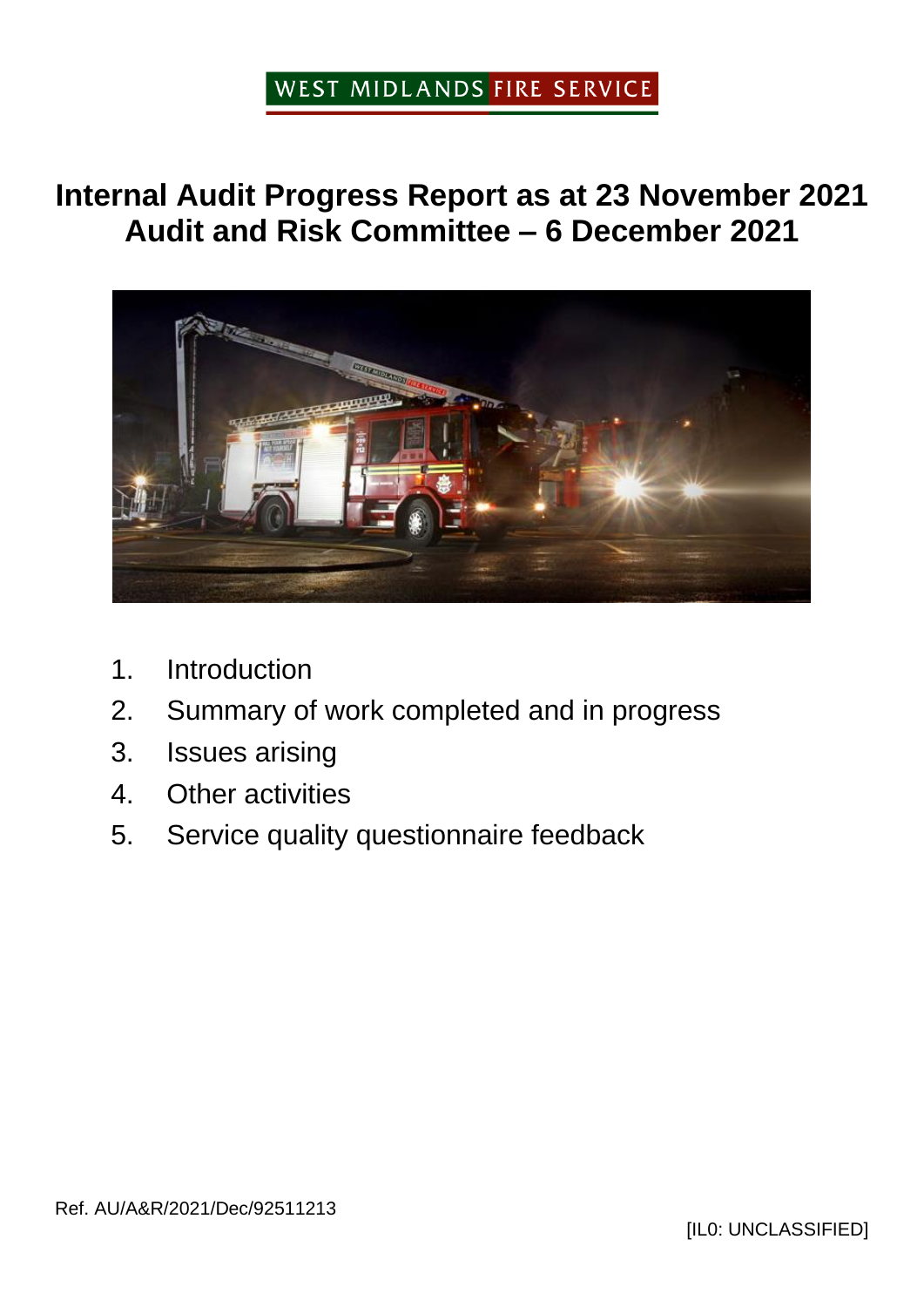### 1. **Introduction**

The purpose of this report is to bring the Audit and Risk Committee up to date with the progress made against the delivery of the 2021/22 Internal Audit plan.

The information included in this progress report will feed into and inform our overall opinion in our Internal Audit annual report issued at the year end.

Where appropriate each report we issue during the year is given an overall opinion based on the following criteria:

| <b>No Assurance</b>                                                                                                                                                                                                                                                                              | <b>Limited</b>                                                                                                                                                                                                                                                          | Reasonable                                                                                                                                                                                                                                                                | <b>Substantial</b>                                                                                                                                                                                                                        |
|--------------------------------------------------------------------------------------------------------------------------------------------------------------------------------------------------------------------------------------------------------------------------------------------------|-------------------------------------------------------------------------------------------------------------------------------------------------------------------------------------------------------------------------------------------------------------------------|---------------------------------------------------------------------------------------------------------------------------------------------------------------------------------------------------------------------------------------------------------------------------|-------------------------------------------------------------------------------------------------------------------------------------------------------------------------------------------------------------------------------------------|
| Immediate action is<br>required to address<br>fundamental gaps,<br>weaknesses or non-<br>compliance identified.<br>The system of<br>governance, risk<br>management and<br>control is inadequate<br>to effectively manage<br>risks to the<br>achievement of<br>objectives in the area<br>audited. | Significant gaps,<br>weaknesses or non-<br>compliance were<br>identified.<br>Improvement is<br>required to the system<br>of governance, risk<br>management and<br>control to effectively<br>manage risks to the<br>achievement of<br>objectives in the area<br>audited. | There is a generally<br>sound system of<br>governance, risk<br>management and<br>control in place. Some<br>issues, non-<br>compliance or scope<br>for improvement were<br>identified which may<br>put at risk the<br>achievement of<br>objectives in the area<br>audited. | A sound system of<br>governance, risk<br>management and<br>control exists, with<br>internal controls<br>operating effectively<br>and being consistently<br>applied to support the<br>achievement of<br>objectives in the area<br>audited. |

This is based upon the number and type of recommendations we make in each report. Each recommendation is categorised in line with the following:

#### Priority rating for issues identified

**Fundamental action is** imperative to ensure that the objectives for the area under review are met.

**Significant** requires action to avoid exposure to significant risks in achieving the objectives for the area under review.

**Merits attention action is** advised to enhance risk mitigation, or control and operational efficiency.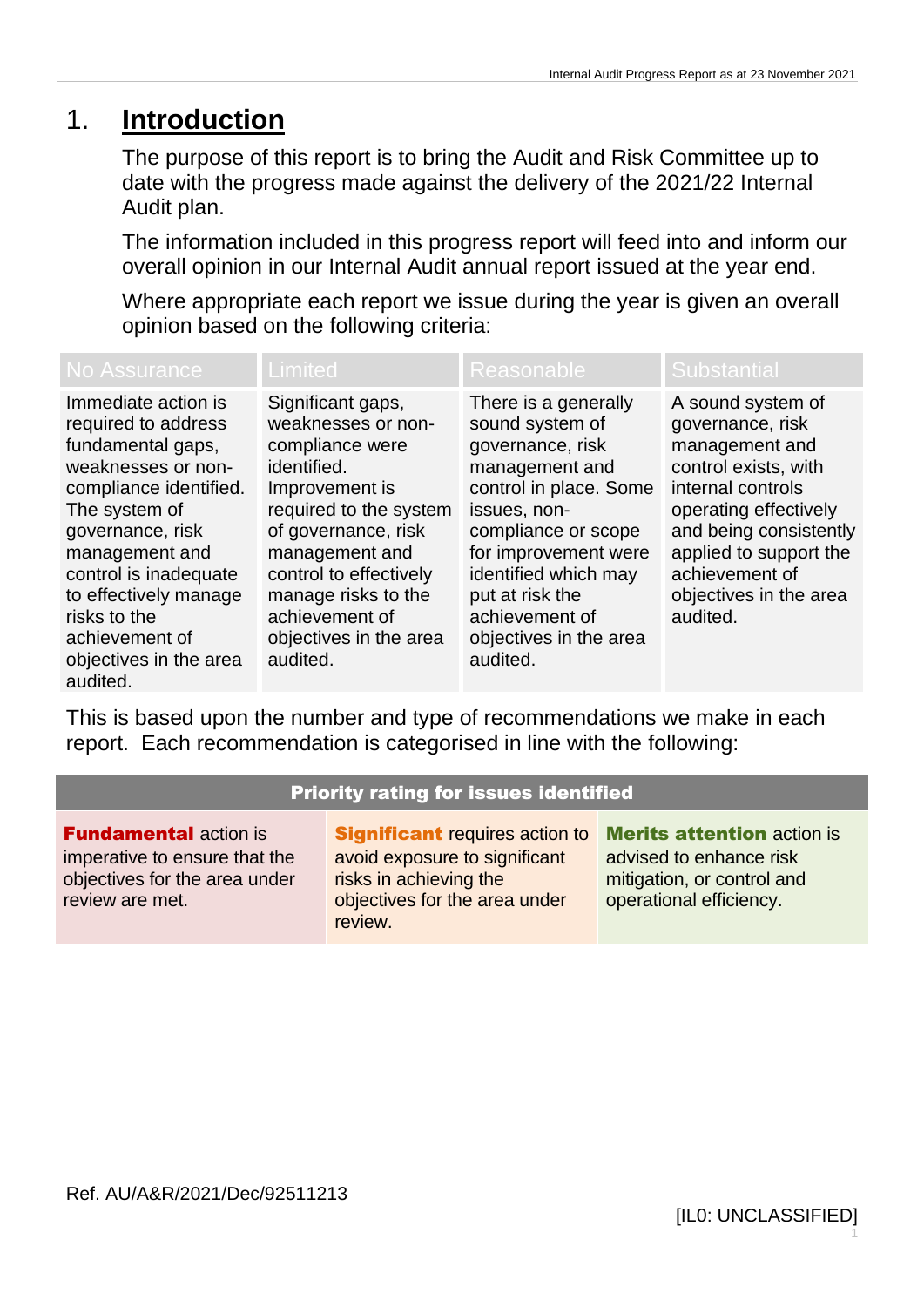## 2. **Summary of work in progress as at 23 November 2021**

|                                              | <b>ANA</b><br><b>Rating</b> | <b>Suggested/Agreed Actions</b> |                    |                            |                | <b>Level of</b>           |                    |
|----------------------------------------------|-----------------------------|---------------------------------|--------------------|----------------------------|----------------|---------------------------|--------------------|
| <b>Auditable Area</b>                        |                             | <b>Fundamental</b>              | <b>Significant</b> | <b>Merits</b><br>attention | <b>Total</b>   | <b>Number</b><br>accepted | <b>Assurance</b>   |
| <b>Complete and reported previously:</b>     |                             |                                 |                    |                            |                |                           |                    |
| <b>Data Protection</b>                       | <b>High</b>                 | $\overline{0}$                  | 1                  | 1                          | $\overline{2}$ | 2                         | <b>Substantial</b> |
| <b>Management of Fuel</b>                    | <b>Medium</b>               | $\overline{0}$                  | 3                  | $\mathbf 1$                | $\overline{4}$ | <b>Draft</b>              | Reasonable         |
|                                              |                             |                                 |                    |                            |                |                           |                    |
| <b>Complete and reported for first time:</b> |                             |                                 |                    |                            |                |                           |                    |
| <b>Environmental Protection Targets</b>      | <b>Medium</b>               | $\overline{0}$                  | $\overline{0}$     | $\overline{2}$             | $\overline{2}$ | <b>Draft</b>              | <b>Substantial</b> |
| <b>Absence Management Follow-Up</b>          | <b>NA</b>                   | <b>NA</b>                       | <b>NA</b>          | <b>NA</b>                  | <b>NA</b>      | <b>NA</b>                 | <b>NA</b>          |
|                                              |                             |                                 |                    |                            |                |                           |                    |
| In progress:                                 |                             |                                 |                    |                            |                |                           |                    |
| <b>Workforce Planning</b>                    | <b>Medium</b>               |                                 |                    |                            |                |                           |                    |
| <b>Fixed Asset Accounting/Asset Planning</b> | <b>KFS</b>                  |                                 |                    |                            |                |                           |                    |
|                                              |                             |                                 |                    |                            |                |                           |                    |
| To be started:                               |                             |                                 |                    |                            |                |                           |                    |
| <b>Risk Management</b>                       | <b>High</b>                 |                                 |                    |                            |                |                           |                    |
|                                              |                             |                                 |                    |                            |                |                           |                    |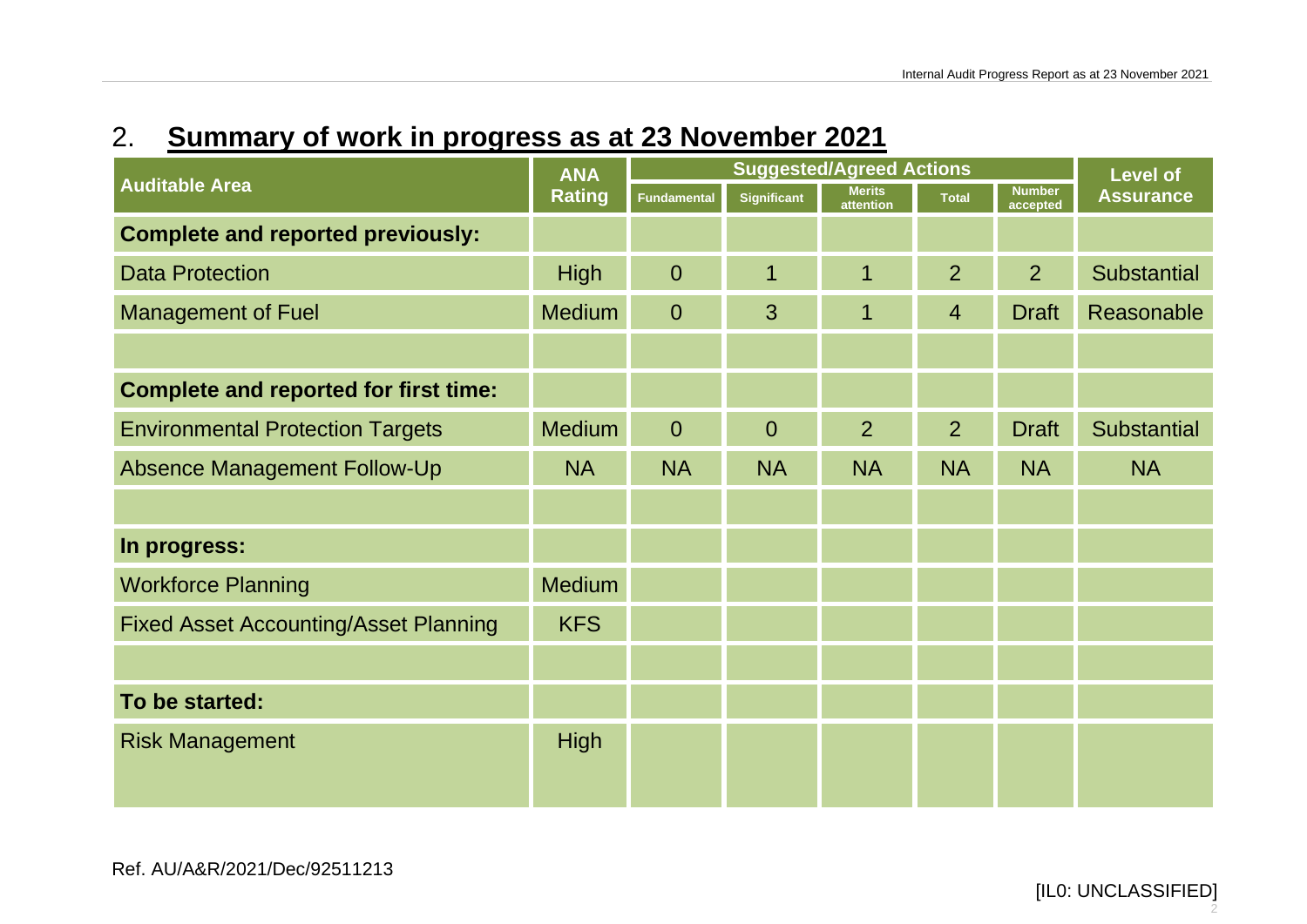|                            | <b>ANA</b><br><b>Rating</b> | <b>Suggested/Agreed Actions</b> |             |                            |              | <b>Level of</b>           |                  |
|----------------------------|-----------------------------|---------------------------------|-------------|----------------------------|--------------|---------------------------|------------------|
| <b>Auditable Area</b>      |                             | Fundamental                     | Significant | <b>Merits</b><br>attention | <b>Total</b> | <b>Number</b><br>accepted | <b>Assurance</b> |
| Governance                 | <b>High</b>                 |                                 |             |                            |              |                           |                  |
| IT                         | <b>High</b>                 |                                 |             |                            |              |                           |                  |
| Payroll                    | <b>KFS</b>                  |                                 |             |                            |              |                           |                  |
| <b>Accounts Receivable</b> | <b>KFS</b>                  |                                 |             |                            |              |                           |                  |
| <b>Accounts Payable</b>    | <b>KFS</b>                  |                                 |             |                            |              |                           |                  |
| <b>Budgetary Control</b>   | <b>KFS</b>                  |                                 |             |                            |              |                           |                  |

Key: KFS = Key Financial System

ANA = Audit Needs Assessment

Draft = Draft report issued to client and awaiting formal response

 $NA = Not Applicable$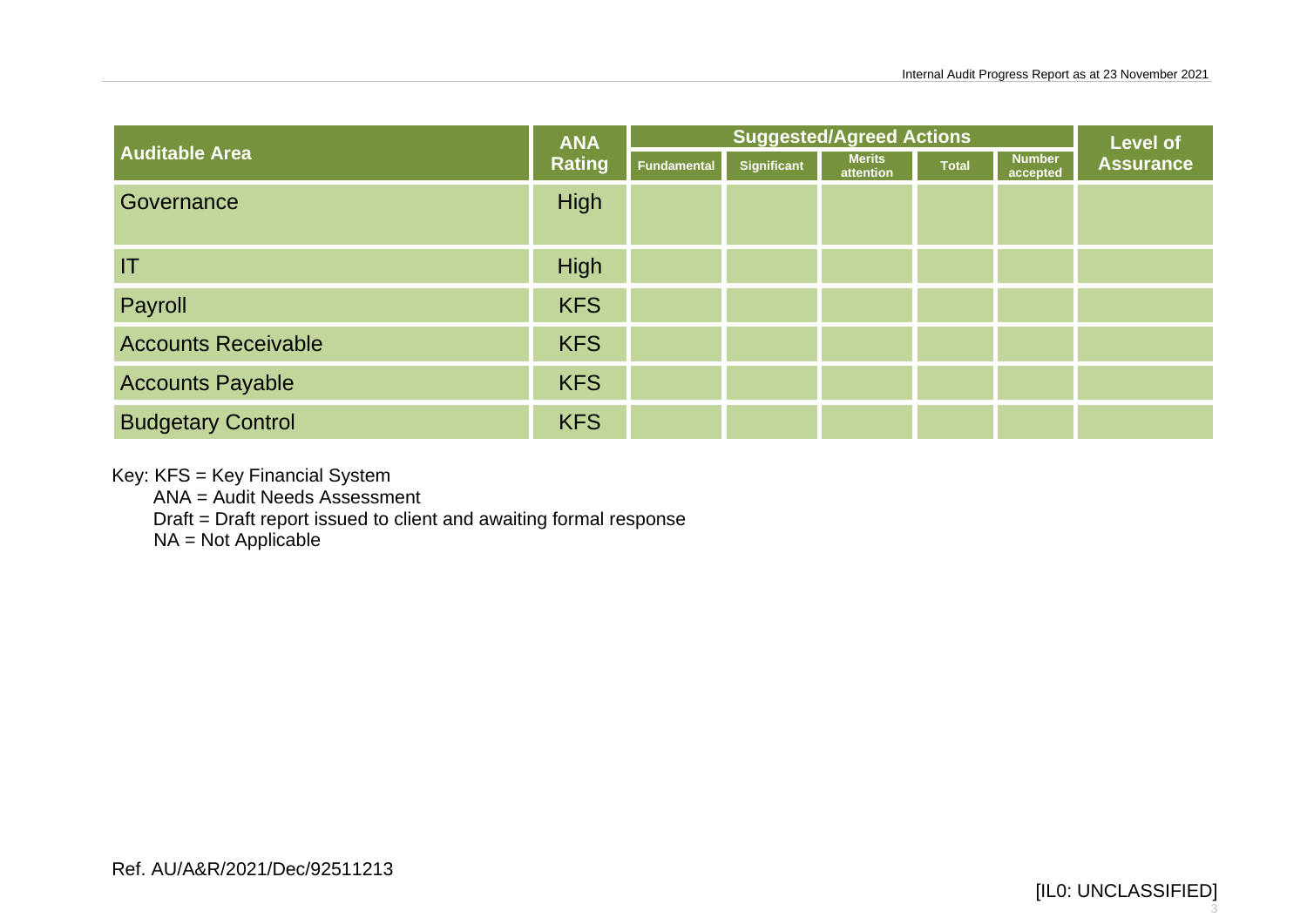### 3. **Issues Arising**

#### **Environmental Protection Targets**

A review was undertaken to provide assurance on the systems in place to support the Fire Authority in achieving its environmental objectives. No issues of significance were found, and generally sound systems were in place to enable environmental targets to be monitored.

This report is at a draft stage and we are awaiting a management response to it.

### **Absence Management Follow-Up**

A review of Absence Management was undertaken as part of the approved Internal Audit Plan for 2020/21. Five significant issues were identified which resulted in the issue of a limited assurance report. An action plan was produced by the Fire Authority to remedy the issues identified and it was stated that the actions would be implemented by the end of April 2021 (4 \* actions) and the remaining issue by September 2021. As part of the 2021/22 Internal Audit Plan, a follow-up review was due to be completed to ensure the matters had been addressed. As at November 2021, the actions had not been addressed and the Fire Authority had set a revised completion date of the first quarter in 2022. As such, we are currently unable to provide assurance on the matters previously reported upon. We have been advised that the delay in meeting the original completion dates is due to a key member of staff responsible for implementing the actions having left the Fire Authority and that only recently had responsibility been re-assigned to another officer. We will now undertake the follow-up as part of the 2022/23 Internal Audit Plan.

#### **Management of Fuel**

Details of this review have previously been reported to the committee. The draft report was issued 22 July 2021. We have chased a reply in accordance with agreed protocols (25 August, 9 September and 7 October), but no management response has yet been provided. As such, we are bringing this issue to the attention of the committee.